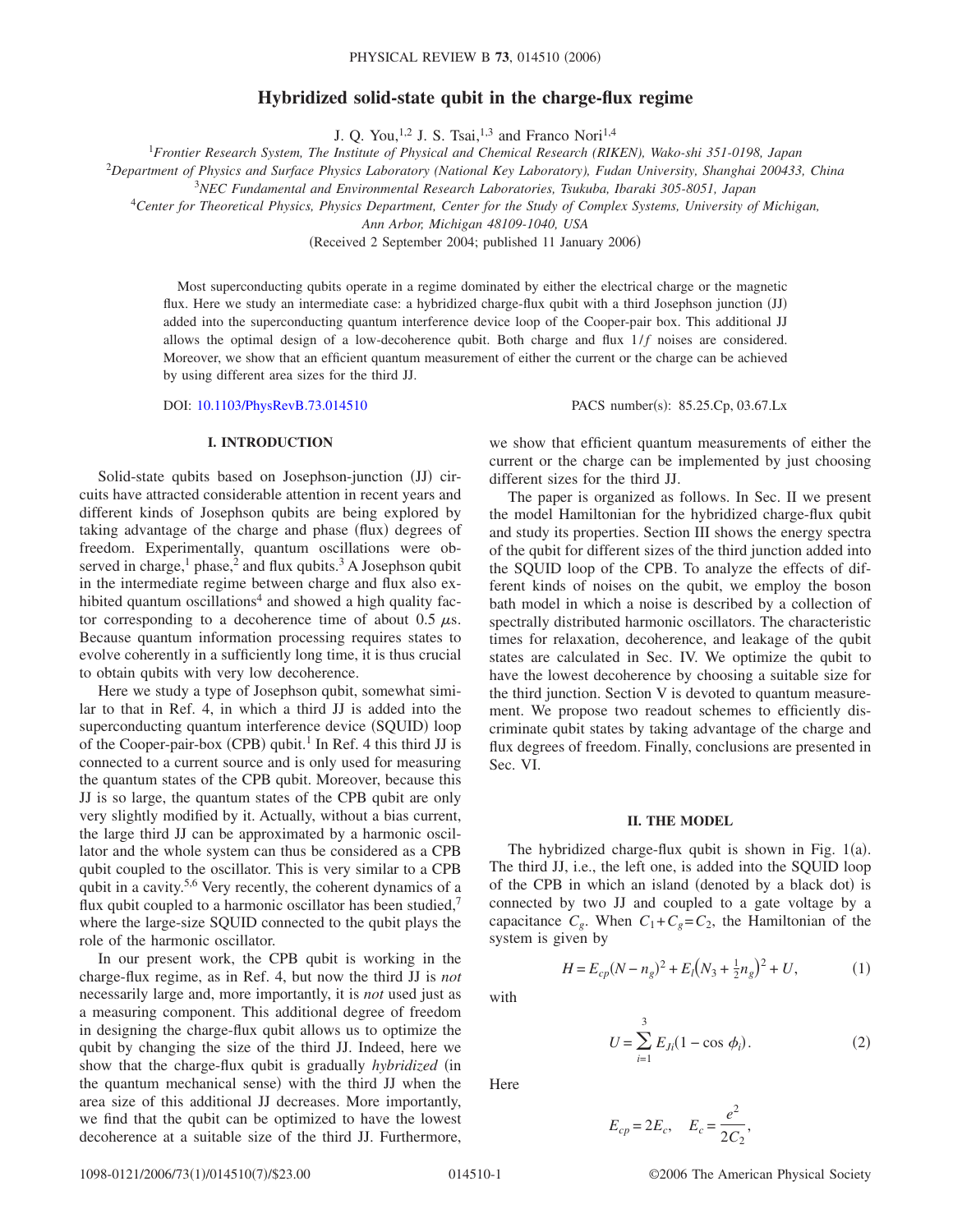

FIG. 1. (Color online) (a) Schematic diagram of the hybridized charge-flux qubit, which consists of three JJs in a superconducting loop (pierced by an external magnetic flux  $\Phi_e$ ) and a superconducting island (denoted by a black dot) coupled to a gate voltage via a capacitance *Cg*. The Josephson energies and capacitances of the JJs are  $E_{J1} = E_{J2} = E_J$ ,  $C_1 = C_2 = C$ ,  $E_{J3} = \alpha E_J$ , and  $C_3 = \beta C$ . Here we consider the charge-flux regime when  $E_J = E_c \equiv e^2 / 2C_2$ . Unless explicitly stated otherwise,  $\alpha = \beta$  is chosen throughout the paper. Energy levels of the charge-flux qubit versus (b)  $n_g$  at  $f_e$ =0, and versus (c)  $f_e$  at  $n_g$ =0.5, where  $\alpha = \beta = 20$ . (d) Energy levels of the CPB qubit versus  $n_g$  at  $f_e = 0$ , without the left JJ.

$$
E_l = \frac{8C_2E_c}{C_2 + 2C_3}.
$$
 (3)

The phase drops through the three junctions are constrained by

$$
\phi_1 - \phi_2 + \phi_3 + 2\pi f_e = 0,\tag{4}
$$

where

$$
f_e = \frac{\Phi_e}{\Phi_0} \tag{5}
$$

is the reduced magnetic flux in the qubit loop (in units of the flux quantum  $\Phi_0 = h/2e$ ). The operator

$$
N = -i\frac{\partial}{\partial \phi}, \quad \phi = \frac{1}{2}(\phi_1 + \phi_2),
$$

corresponds to the number of Cooper pairs on the island, and

$$
N_3 = -i \frac{\partial}{\partial \phi_3}
$$

corresponds to the number of Cooper pairs tunneling through the left JJ. Here we consider the simpler case with  $E_{J1}$ 

 $=E_{J2}=E_J$ ,  $C_1=C_2=C$ ,  $E_{J3}=\alpha E_J$ , and  $C_3=\beta C$ . In this case, the periodic potential  $U(\phi, \phi_3)$  is

$$
U = E_J[(2+\alpha) - 2\cos\phi\cos(\pi f_e + \frac{1}{2}\phi_3) - \alpha\cos\phi_3],
$$
\n(6)

and the condition  $C_1 + C_g = C_2$  can be approximately achieved because  $C_g \ll C_1, C_2$ .

Assuming that the eigenstate of Hamiltonian (1) has the form as follows:

$$
\Psi(\phi, \phi_3) = e^{i n_g [\phi - (1/2)\phi_3]} \psi(\phi, \phi_3),\tag{7}
$$

one can cast the equation for eigenvalues and eigenfunctions

$$
H\Psi(\phi, \phi_3) = E\Psi(\phi, \phi_3)
$$
 (8)

to a standard Schrödinger equation with a periodic potential

$$
H_0\psi(\phi,\phi_3) = E\psi(\phi,\phi_3),\tag{9}
$$

where

$$
H_0 = E_{cp}N^2 + E_pN_3^2 + U(\phi, \phi_3),
$$
 (10)

with  $U(\phi, \phi_3)$  given by Eq. (6).

Similar to a flux qubit (see, e.g., Refs. 8 and 9), the reduced Hamiltonian  $H_0$  is just like that for a particle in a two-dimensional periodic potential, so the solution of Eq. (9) has the Bloch-wave form

$$
\psi(\phi, \phi_3) = e^{i(k\phi_p + k_3\phi_3)} u_{\mathbf{K}}(\phi, \phi_3),\tag{11}
$$

where  $\mathbf{K} = (k, k_3)$ . The constraint

$$
(k, k_3) = \left(-n_g, \frac{1}{2}n_g\right) \tag{12}
$$

on the wave vectors gives rise to

$$
\Psi(\phi, \phi_3) = u_K(\phi, \phi_3),\tag{13}
$$

which ensures that  $\Psi(\phi, \phi_3)$  is periodic in the phases  $\phi$  and  $\phi_3$ .

Moreover, the Hamiltonian (1) can be rewritten as

$$
H = H_{cp} + H_l + H_l,\tag{14}
$$

where

$$
H_{cp} = E_{cp}(N - n_g)^2 + 2E_J[1 - \cos\phi\cos(\pi f_e)]
$$
 (15)

is the Hamiltonian of a CPB qubit, i.e., the qubit with the left JJ absent in Fig.  $1(a)$ , and

$$
H_l = E_l \left( N_3 + \frac{1}{2} n_g \right)^2 + \alpha E_J (1 - \cos \phi_3)
$$
 (16)

is the effective Hamiltonian of the left JJ. The interaction Hamiltonian

$$
H_{I} = 2E_{J}\cos\phi\left[\cos(\pi f_{e}) - \cos(\pi f_{e} - \frac{1}{2}\phi_{3})\right]
$$
 (17)

represents the coupling between the CPB qubit and the left JJ.

For a large left JJ, the phase drop  $\phi_3$  is small, so the left JJ can be approximated as a harmonic oscillator with frequency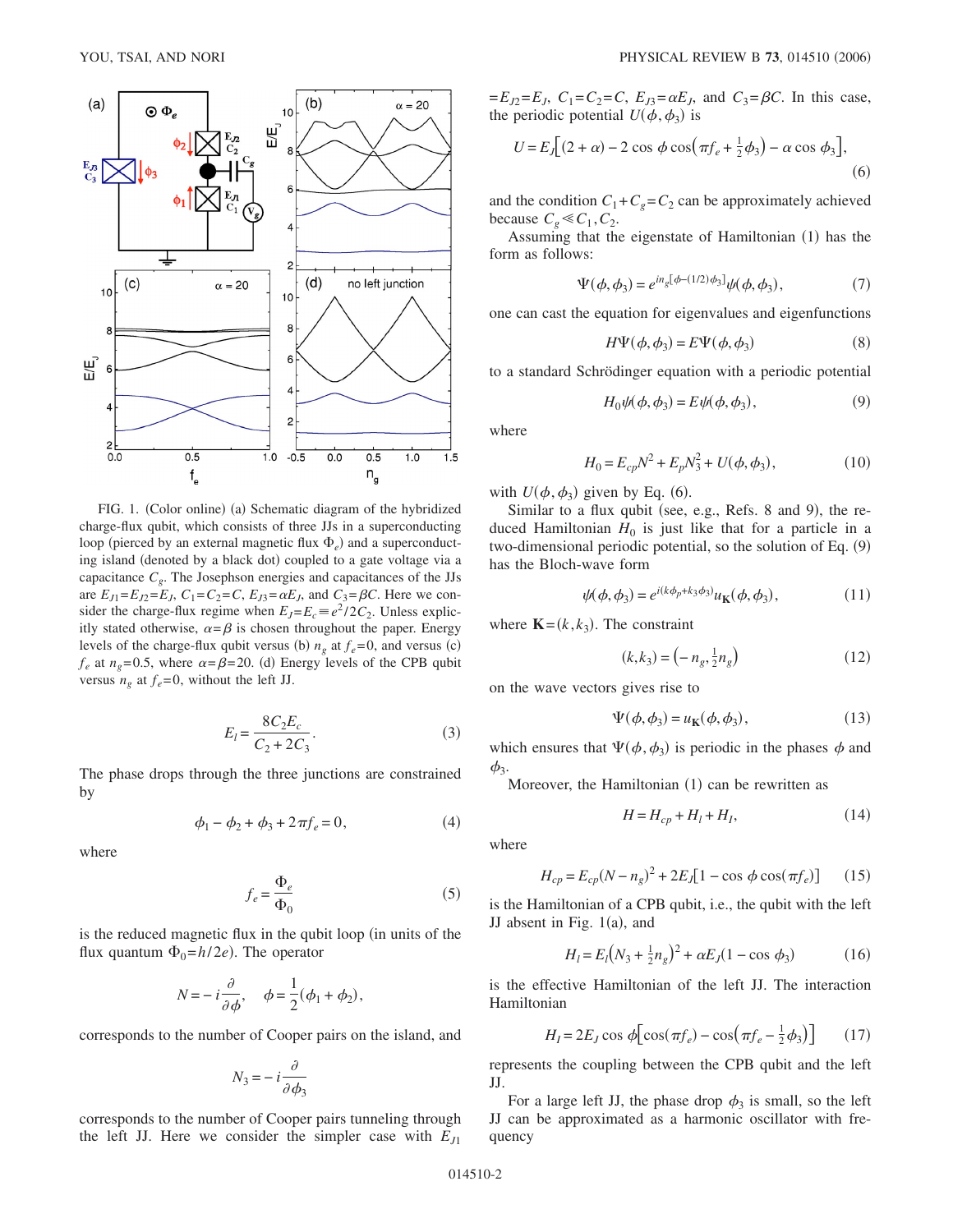$$
\Omega = \frac{4}{\hbar} (\kappa E_j E_c)^{1/2},\tag{18}
$$

where

$$
\kappa = \frac{\alpha}{1 + \beta}.\tag{19}
$$

Also, the interaction Hamiltonian can be approximated by

$$
H_I = -\left[\phi_3 \sin(\pi f_e) - \frac{1}{4} \phi_3^2 \cos(\pi f_e)\right] E_J \cos \phi, \quad (20)
$$

with

$$
\phi_3 = \left[\frac{4E_c}{\alpha(1+\beta)E_J}\right]^{1/4} (a+a^{\dagger}),\tag{21}
$$

where  $a(a^{\dagger})$  is the operator for annihilating (creating) a boson. Because  $\alpha$  and  $\beta$  are large for a large-area left JJ, it is clear that when  $f_e \neq 0$ ,  $H_I$  is dominated by a weak one-boson process, while a much weaker two-boson process is involved in  $H_I$  for  $f_e = 0$ .

#### **III. ENERGY SPECTRUM**

Below we show the hybridizing effects of the left JJ on the energy spectrum of the qubit in the charge-flux regime with  $E_I = E_c$ . The energy levels for  $f_e = 0$  and  $n_e = 0.5$  are given in Figs. 1(b) and 1(c), where a large left  $\overline{J}J$  with  $\alpha$  $=\beta$ = 20 is chosen. In contrast to the energy levels of the CPB qubit [cf. Fig.  $1(d)$ ], there exist additional levels due to the left JJ. However, because the left JJ is now large (i.e.,  $E<sub>13</sub>$ )  $= 20E_J$ ), the interaction between this JJ and the CPB qubit is small. Therefore, the energy levels of the CPB qubit are slightly modified by these additional levels, especially for the two lowest levels used for the qubit.

Figures 2(a) and 2(b) display the energy levels for  $f_e = 0$ and  $n_g$ =0.5 and a much smaller  $E_{J3}$ , since now  $\alpha$ =3. The levels of the left JJ now hybridize with those above the two lowest levels, but the two lowest levels are still barely modified [comparing Fig.  $2(a)$  with Fig.  $1(d)$ ]. This means that, as far as the two lowest states are concerned, the left JJ with  $\alpha = 3$  can still be regarded as a large JJ. When the left JJ becomes even smaller (e.g.,  $\alpha = 0.3$ ),  $H<sub>I</sub>$  becomes larger and the energy levels of both the left JJ and the CPB qubit become heavily hybridized [see Figs.  $2(c)$  and  $2(d)$ ]; one can see that the energy levels in Fig. 2(c) look different from those in Fig. 1(b), but the two lowest levels can also be used for a qubit.

# **IV. STATE COHERENCE AND QUBIT OPTIMIZATION**

Realistic qubit circuits will experience fluctuations from both charge and magnetic flux. These noises will affect the coherence of the qubit states in the subspace with basis states  $|0\rangle$  and  $|1\rangle$ , corresponding to the two lowest levels. To characterize the qubit-state coherence, the relaxation time  $T_1$  and decoherence time  $T_2$  are used<sup>10</sup>

$$
\frac{1}{T_1} = 4|\langle 0|A|1\rangle|^2 S(\omega_{01}),
$$



FIG. 2. (Color online) Energy levels of the charge-flux qubit versus  $n_g$  at  $f_e = 0$  for (a)  $\alpha = 3$  and (c) 0.3, and versus  $f_e$  at  $n_g$  $= 0.5$  for (b)  $\alpha = 3$  and (d) 0.3.

$$
\frac{1}{T_2} = \frac{1}{2T_1} + \frac{1}{T_\varphi},\tag{22}
$$

with

$$
\frac{1}{T_{\varphi}} = |\langle 0|A|0\rangle - \langle 1|A|1\rangle|^2 S(\omega)_{\omega \to 0}.
$$
 (23)

Here *A* is an operator characterizing the coupling between the qubit and the environment, and  $S(\omega)$  is the power spectrum of the noise. Moreover, because there are other levels above the lowest two, leakages from the qubit-state subspace to these outside levels can occur. Therefore, two additional  $times<sup>10</sup>$ 

$$
\frac{1}{T_{Lk}} = 4 \sum_{n} |\langle n|A|k\rangle|^2 S(\omega_{kn}),\tag{24}
$$

 $k = 0, 1, n = 2, 3, \ldots$ 

are needed to characterize the noise-induced transitions from the two lowest levels to the ones above.

These results are based on the boson bath model in which the noise is described by a collection of harmonic oscillators with a spectral distribution. When Eq. (22) is applied to a  $1/f$ noise (see, e.g., Ref. 11), the very low frequencies are cut off for the power spectrum  $S(\omega)$ . This cutoff low-frequency part corresponds to the limit of very slow processes. For instance, for the  $1/f$  charge noise, this can correspond to the extremely slow switchings of the trapped charges. If these fluctuating processes are much slower than the decoherence time  $T_2$  of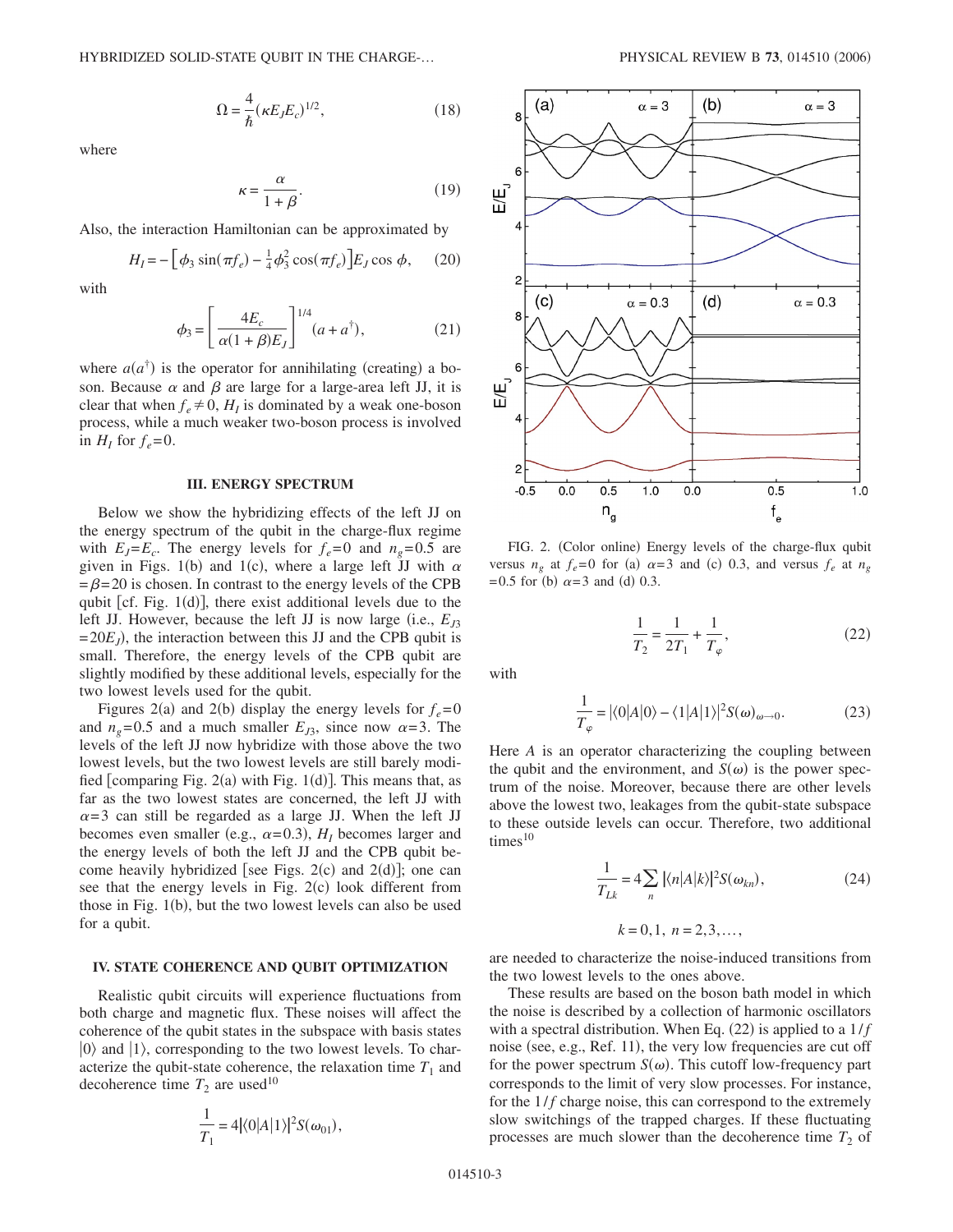the qubit, they remain approximately static during the quantum operation and yield negligible dephasing.

# **A. Johnson-Nyquist noises**

For Johnson-Nyquist noises, such as the fluctuations from gate voltage and external magnetic flux, the operators *A* are given, respectively, by

$$
A_V = \frac{E_{cp} N - E_l N_3}{\sqrt{E_{cp}^2 + E_l^2}},\tag{25}
$$

and

$$
A_{\Phi} = \cos(\phi)\sin(\pi f_e + \frac{1}{2}\phi_3). \tag{26}
$$

The power spectrum is given by

$$
S(\omega) \equiv J(\omega) \coth\left(\frac{\hbar \omega}{2k_B T}\right),\tag{27}
$$

where  $J(\omega)$  is the bath spectral density.

For gate-voltage fluctuations characterized by an impedance  $Z(\omega)$ , the bath spectral density is

$$
J_V(\omega) = \frac{2\pi\xi}{R_Q}\omega \text{ Re}[Z(\omega)],\qquad (28)
$$

where

$$
\xi = \left[1 + \frac{1}{(1+2\alpha)^2}\right] \left(\frac{C_g}{C_2}\right)^2,\tag{29}
$$

and  $R_Q = h/e^2 \approx 25.8 \text{ k}\Omega$  is the quantum resistance. Here we choose  $C_g$ =0.01 $C_2$ , and consider the typical Ohmic case of  $Z(\omega) = R_V = 50 \Omega$ . The external magnetic flux in the qubit loop is produced by a coil of inductance *L* and resistance *RL*. The bath spectral density of the external magnetic flux fluctuations is

$$
J_{\Phi}(\omega) = \frac{\pi}{2} \left( \frac{R_Q}{R_L} \right) \frac{\eta^2 \omega}{\left[ 1 + (\omega L/R_L)^2 \right]},
$$
(30)

where

$$
\eta = \frac{MI_c}{\Phi_0},\tag{31}
$$

with  $I_c = 2\pi E_J/\Phi_0$ , and *M* is the mutual inductance between the qubit loop and the coil. Here we choose  $E_J/h = 20$  GHz,  $R_L$ = 100  $\Omega$ , *L*=30 pH, and *M* = 5 pH. These parameters correspond to realistic circuits.

Figures 3(a)–3(c) show the four characteristic times at  $\alpha$ = 20, 3, and 0.3 for the gate-voltage noise. These four times are almost of the same order of magnitude for different sizes of the left JJ; especially  $T_1$  (the minimum of them) and  $T_2$  do not change much. This implies that the gate-voltage noise is mainly determined by the ratio of  $E_I/E_c$  and less sensitive to the variation of the left JJ. The observation that  $T_{L0}$  and  $T_{L1}$ have almost the same order of magnitude as  $T_1$  and  $T_2$  also means that in this case the leakages produce equivalently important effects on the qubit states as the relaxation and decoherence in the qubit-state subspace. However, for the



FIG. 3. (Color online) Relaxation  $(T_1)$ , decoherence  $(T_2)$ , and leakage ( $T_{L0}$  and  $T_{L1}$ ) times vs  $n_g$  at (a)  $\alpha$ =20, (b) 3, and (c) 0.3 for gate-voltage noise, and at (d)  $\alpha = 3$  and (e) 0.3 for flux noise, where  $f_e$ =0. In (d),  $T_1$  and  $T_2$  are not shown because they are five orders of magnitude larger than  $T_{L0}$  and  $T_{L1}$ . Here the temperature is chosen to be  $T=30$  mK.

noise due to external flux fluctuations, the leakages dominate over the relaxation and decoherence [cf. Figs.  $3(d)$  and  $3(e)$ ]. Moreover, when the external magnetic flux is around zero, the effects of the external flux noise are sensitive to the variation of the left JJ. For instance, when the left JJ decreases in size to  $\alpha = 3$ , the leakage times in the flux-noise case are comparable to the relaxation time  $T_1$  in the case of gate-voltage noise [comparing Fig.  $3(d)$  with Figs.  $3(a) - 3(c)$ , and the qubit-state leakages become more serious with  $\alpha$  decreasing further [see Fig. 3(e)].

The above numerical results for the Johnson-Nyquist noises show that *the decoherence time*  $T_2 \ge 30 \mu s$  or more, *much longer than the experimental value*  $T_2 \approx 0.5 \mu s$  in Ref. 4. This indicates that they could not be the major sources of decoherence in the charge-flux qubit. Instead, because the 1/*f* noise may be the main source of decoherence, we further study its effects on the charge-flux qubit.

#### **B. 1/***f* **charge and flux noises**

There have been numerous attempts to model 1/*f* noise, including using a collection of independent bistable fluctuators with a given distribution of flipping rates<sup>12,13</sup> or by interacting two-level classical fluctuators.<sup>14</sup> Alternatively, one can also model it using a boson bath with a  $1/f$  spectral density.15 For the charge-flux qubit considered here, there can be two independent  $1/f$  charge noises related with the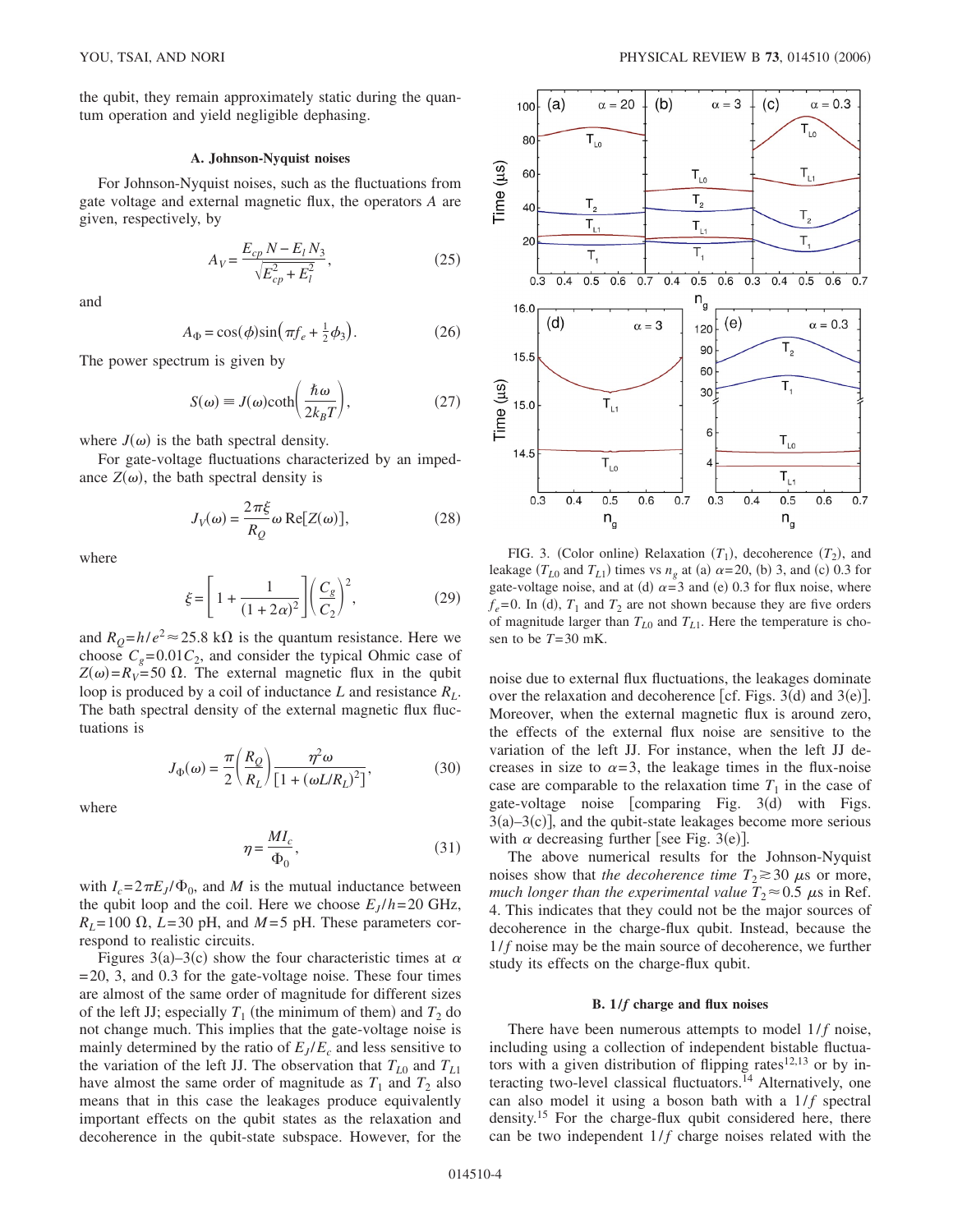

FIG. 4. (Color online) Relaxation  $(T_1)$ , decoherence  $(T_2)$ , and leakage  $(T_{L0}$  and  $T_{L1}$ ) times versus  $\alpha$  at  $(n_g, f_e) = (0.5, 0)$  in the presence of  $1/f$  charge noise, where  $E_J/h = 20$  GHz is chosen. Inset:  $T_1$  and  $T_2$  are replotted with  $\alpha$  scaled linearly.

background charge fluctuations of the CPB and the left JJ; the leakage rates  $1/T_{Lk}$  as well as the relaxation and decoherence rates  $1/T_i(i=1,2)$  are the sum of their respective contributions. These two charge noises can be characterized by the power spectra

$$
S_{q,cp}(\omega) = \left(\frac{2E_{cp}}{\hbar e}\right)^2 \frac{\alpha_q}{\omega},
$$
  

$$
S_{q,l}(\omega) = \left(\frac{2E_l}{\hbar e}\right)^2 \frac{\alpha_q}{\omega},
$$
 (32)

with the corresponding operators *A* being

$$
A_{q,cp} = -i \frac{\partial}{\partial \phi},
$$
  

$$
A_{q,l} = -i \frac{\partial}{\partial \phi_3}.
$$
 (33)

Here, for simplicity,  $\alpha = \beta$ , and  $\alpha_a$  is chosen here to be the same for these two charge noises. In Ref. 4,  $\beta > \alpha$  because a current source is connected in parallel to the left JJ; this decreases  $E_l = 4E_{cp}/(1+\beta)$ , and the dephasing due to the  $1/f$ charge noise of the left JJ is weaker than that of  $\beta = \alpha$ . Also, we can define a power spectrum for the  $1/f$  flux noise

$$
S_{\Phi}(\omega) = \left(\frac{2\pi E_J}{\hbar \Phi_0}\right)^2 \frac{\alpha_{\Phi}}{\omega}.
$$
 (34)

The corresponding operator *A* is

$$
A_{\Phi} = \cos(\phi)\sin\left(\pi f_e + \frac{1}{2}\phi_3\right),\tag{35}
$$

which is identical to Eq.  $(26)$ .

Figure 4 shows the four characteristic times at the degeneracy point  $(n_g, f_e) = (0.5, 0)$  in the presence of the 1/*f* charge noise. We choose  $\alpha_q = (0.7 \times 10^{-3} e)^2$  for the power spectrum, which is very close to the value used for fitting the experimental data of the  $1/f$  noise in the charge qubit.<sup>16</sup> The cutoff frequency is chosen to be  $\omega_c/2\pi$ =60 Hz, corresponding to a time scale  $\sim 2 \times 10^4$   $\mu$ s, much slower than the experimentally measured decoherence time  $0.5 \mu s$  of the charge-flux qubit.4 To compare the effects of both charge and flux noises, we take the same cutoff frequency for the  $1/f$  flux noise. Moreover, we use  $\alpha_{\Phi} = 3 \times 10^{-12} \Phi_0^2$  for the flux-noise power spectrum, which is the experimentally determined value of the flux qubit.<sup>11</sup> In Fig. 4, the obtained leakage times  $T_{L0}$  and  $T_{L1}$  are longer than  $T_1$  and  $T_2$ . This means that the leakage is not significant for the  $1/f$  charge noise, even though the two lowest levels for the qubit are not very separated from the higher levels (cf. Figs. 1 and 2).

We also calculated the four characteristic times for the 1/*f* flux noise at  $(n_g, f_e) = (0.5, 0)$  and found that they are much longer than the corresponding characteristic times for the  $1/f$  charge noise. Thus, we conclude that the  $1/f$  flux noise plays the least dominant role at the degeneracy point for the qubit in the charge-flux regime with  $E_J = E_c$ . Moreover, for both  $1/f$  charge and flux noises, we found that, in the vicinity of the degeneracy point  $(n_g, f_e) = (0.5, 0), T_1, T_{L0}$ , and  $T_{L1}$  depend weakly on  $n_e$  and  $f_e$ . The decoherence time  $T_2$  also depends weakly on  $f_e(n_g)$  for the 1/*f* charge (flux) noise, but very strongly on  $n_g(f_e)$ ; slightly away from the degeneracy point along  $n_g(f_e)$ , the decoherence time  $T_2$  decreases several orders of magnitudes.

For clarity, the relaxation and decoherence times  $T_1$  and  $T_2$  are replotted in the inset of Fig. 4 for the  $1/f$  charge noise, at  $\alpha = 20$ ,  $T_2 \approx 0.5$   $\mu$ s, and  $T_1 \approx 1.6$   $\mu$ s. Note that this agrees with the experimental results<sup>4</sup> of the charge-flux qubit with a large left JJ. Also, it can be seen that the relaxation time remains at  $T_1 \sim 1.5$   $\mu$ s until  $\alpha \sim 1.3$ , while the decoherence time  $T_2$  first increases with decreasing  $\alpha$ , then remains at  $T_2 \sim 3 \mu s$  (the longest decoherence time) when  $1.3 \le \alpha \le 16$ , and finally falls down for  $\alpha \leq 1.3$ . Therefore, one can optimize the charge-flux qubit in the region  $1.3 \le \alpha \le 16$ , so that the qubit has the lowest decoherence.

# **V. EFFICIENT QUANTUM MEASUREMENT**

Finally, we focus on how to raise the readout efficiency. Figures  $5(a)$  and  $5(b)$  display the circulating current *I* in the qubit loop at eigenstates  $|0\rangle$  and  $|1\rangle$ . It is clear that the currents  $\langle i|III_c|i\rangle$ , for  $\alpha=20$  and 3, are close to each other. This further indicates that the left JJ with  $\alpha = 3$  still behaves like a large JJ barely affecting the CPB qubit. Here we consider the readout scheme in Ref. 4, where a current pulse is applied to the qubit circuit via a current source connected in parallel with the left JJ. This gives rise to an effective capacitance  $C_3$ with a larger value of  $\beta$ . Thus, the effect of the left JJ on the CPB qubit is further weakened because the interaction Hamiltonian  $H<sub>I</sub>$  decreases when increasing  $\beta$ .

For a single left JJ without the right CPB in Fig.  $1(a)$ , when biased by a current pulse, it switches at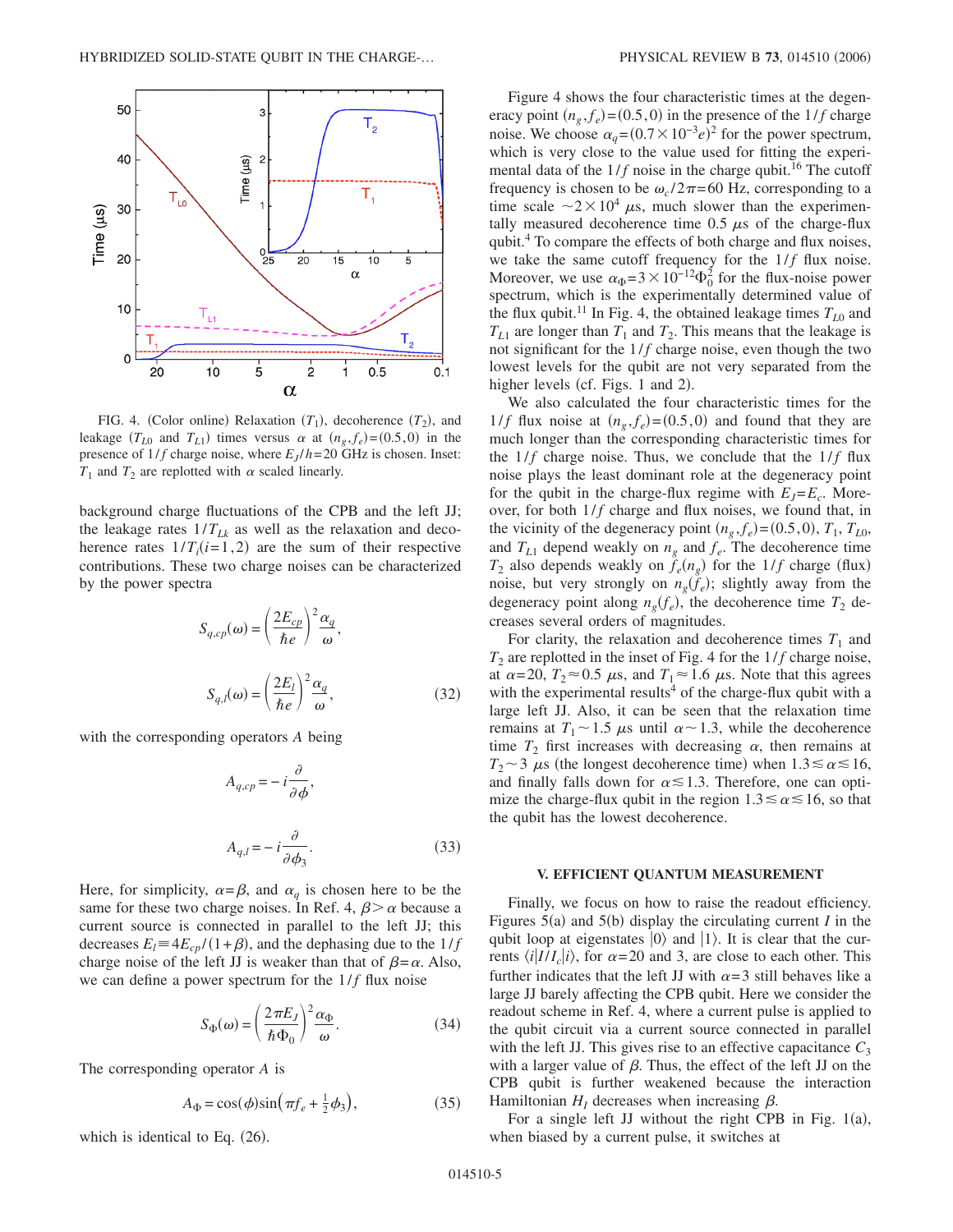

FIG. 5. (Color online) Circulating currents in the qubit loop versus  $f_e$  for eigenstates  $|i\rangle$ , (a)  $i=0$  and (b) 1, where  $n_g=0.5$ . The number of Cooper pairs on the island versus  $n_g$  at eigenstates  $|i\rangle$  for (c)  $\alpha = 20$ , (d) 3, and (e) 0.3.

$$
I_{\rm sw}(\alpha) \sim I_{c3}(\alpha),\tag{36}
$$

with a narrow switching-probability distribution, from the zero-voltage state to the dissipative nonzero-voltage state. Here  $I_{c3}(\alpha) = \alpha I_c$  is the critical current of the left JJ. However, when the current pulse is biased to the qubit circuit, i.e., the left JJ plus the right CPB [see Fig.  $1(a)$ ], the left JJ switches at

$$
I_{\rm sw}^{\rm (qubit)} = I_{\rm sw}(\alpha) + \langle i | I | i \rangle \tag{37}
$$

with probabilities  $p_i(s_i)$  ( $i=0,1$ ) which depend on (see, e.g., Ref. 17)

$$
s_i = \frac{I_{\rm sw} + \langle i | I | i \rangle}{I_{c3}}.
$$
\n(38)

In Ref. 4,  $\alpha = 20$ , and the switching-probability difference is found to be as small as

$$
|p_0 - p_1| \sim 0.1\tag{39}
$$

because

$$
|s_0 - s_1| = \frac{|\langle 0|II_c|0 \rangle - \langle 1|II_c|1 \rangle|}{\alpha} \tag{40}
$$

is small for  $\alpha = 20$ . However, when the left JJ becomes smaller, to  $\alpha = 3$ ,

$$
\langle 0|III_c|0\rangle - \langle 1|III_c|1\rangle
$$

remains nearly unchanged, but  $|s_0 - s_1|$  is enlarged about seven times. This greatly increases  $|p_0-p_1|$  and thus efficiently discriminates the states  $|0\rangle$  and  $|1\rangle$ .

In Figs.  $5(c)$ – $5(e)$ , we show the number of Cooper pairs on the island,  $\langle i|N|i\rangle$ , at eigenstates  $|i\rangle$ ,  $i=0$ , 1. For a given *i*,  $\langle i|N|i\rangle$  at  $\alpha = 20$  and 3 are similar to each other but much different from that at  $\alpha = 0.3$ . For instance, when  $n_e = 0.34$ (indicated by a vertical black dotted line), the number difference

$$
\Delta N \equiv |\langle 0|N|0 \rangle - \langle 1|N|1 \rangle|
$$

is  $\Delta N \sim 0.37$  for both  $\alpha = 20$  and 3, but increases to  $\Delta N$  $\sim$  0.67 when  $\alpha$ =0.3. Therefore, the readout efficiency for discriminating the states  $|0\rangle$  and  $|1\rangle$  can be much increased at  $\alpha$ =0.3, when a single-electron transistor<sup>18</sup> is capacitively connected to the island and used for measuring the quantum states. Also, one can effectively couple two CPB qubits with  $\alpha$ =0.3 by taking advantage of the charge degree of freedom, such as connecting the islands in the two qubits via a mutual capacitance (see, e.g., Ref. 19). This capacitive coupling can be used to reduce decoherence in a logical qubit composed of two CPB qubits.20

### **VI. CONCLUSION**

In conclusion, we have studied a hybridized charge-flux qubit in which an additional JJ is added into the SQUID loop of the CPB. The goal is to find a low-decoherence superconducting qubit. This is one of the most important open issues since quantum computing is possible only if a qubit with long enough decoherence time becomes available.

Currently,  $1/f$  noise is believed to be the main source of decoherence in a superconducting qubit. Here we consider the effects of both charge and flux  $1/f$  noises on the hybridized charge-flux qubit. We find that the qubit is optimized in the region  $1.3 \le \alpha \le 16$ , so that the qubit has the lowest decoherence. These results indicate how to optimize a qubit that is expected to have a longer decoherence time. Moreover, we find that the readout scheme via measuring currents, like that in Ref. 4, can also be optimized, so that the efficiency for discriminating qubit states is much increased. Furthermore, we show that an efficient readout scheme by measuring charges can be achieved as well.

Note that our studies on the  $1/f$  noise use the harmonic bath model with a  $1/\omega$  spectral density. This is valid when the  $1/f$  noise is not dominated by a few fluctuators strongly coupled to the qubit. Here, due to the lack of available data for a charge-flux qubit, the numerical values of  $\alpha_a$  and  $\alpha_{\Phi}$  in the power spectra of  $1/f$  charge and flux noises are chosen from the experimental data of the charge and flux qubits. Also, for simplicity, the same frequency cutoff is used for both charge and flux  $1/f$  noises. In some cases, this might considerably deviate from the realistic samples. Thus, more experimental data are needed for giving a quantitative comparison with realistic samples.